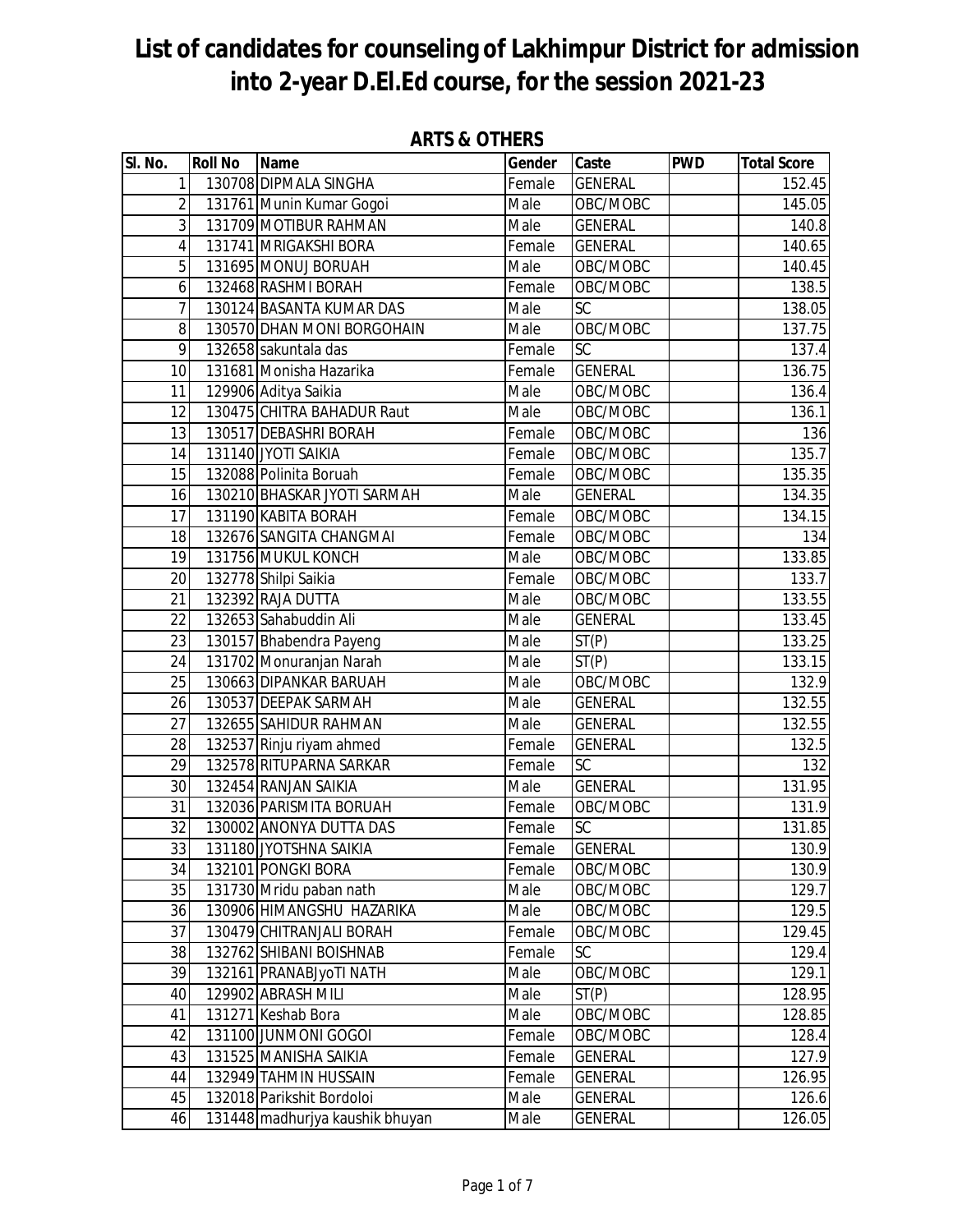| SI. No.         | <b>Roll No</b> | Name                            | Gender | Caste          | <b>PWD</b> | <b>Total Score</b> |
|-----------------|----------------|---------------------------------|--------|----------------|------------|--------------------|
| 47              |                | 131542 MANUJ LAMU               | Male   | OBC/MOBC       |            | 125.85             |
| 48              |                | 131452 MADHUSMITA BORA          | Female | OBC/MOBC       |            | 125.7              |
| 49              |                | 132547 RINTI BHUYAN             | Female | <b>GENERAL</b> |            | 125.6              |
| 50              |                | 132237 PRITI PAUL               | Female | OBC/MOBC       |            | 125.4              |
| 51              |                | 131174 Jyotshna Devi            | Female | OBC/MOBC       |            | 125.2              |
| 52              |                | 130401 BORSHA BORA              | Female | OBC/MOBC       |            | 125.1              |
| 53              |                | 133006 TULIKA BORUAH            | Female | <b>GENERAL</b> |            | 125.1              |
| $\overline{54}$ |                | 130682 DipankAR saikia          | Male   | OBC/MOBC       |            | 124.85             |
| 55              |                | 131596 MIRDUL BHUYAN            | Male   | <b>GENERAL</b> |            | 124.85             |
| 56              |                | 132277 Priyatam Gogoi           | Male   | OBC/MOBC       | Yes        | 124.85             |
| 57              |                | 132305 PUBASHRI GOGOI           | Female | OBC/MOBC       |            | 124.85             |
| 58              |                | 132107 Popi Boruah              | Female | OBC/MOBC       |            | 124.7              |
| 59              |                | 130596 Dibjyoti pegu            | Male   | ST(P)          |            | 124.65             |
| 60              |                | 131950 PALKI BORAH              | Female | <b>GENERAL</b> |            | 124.65             |
| 61              |                | 130229 Bhupen gogoi             | Male   | OBC/MOBC       |            | 124.6              |
| 62              |                | 132206 PRASANTA DAS             | Male   | OBC/MOBC       |            | 124.6              |
| 63              |                | 131440 MADHUJYA SAIKIA          | Male   | <b>GENERAL</b> |            | 124.1              |
| 64              |                | 131163 jyotish pratim tamuli    | Male   | <b>GENERAL</b> |            | 124                |
| 65              |                | 130275 BIKASH KONWAR            | Male   | OBC/MOBC       |            | 123.7              |
| 66              |                | 129963 ANAMIKA BORA             | Female | OBC/MOBC       |            | 123.65             |
| 67              |                | 131839 Niharika borah           | Female | OBC/MOBC       |            | 123.65             |
| 68              |                | 130933 HIREN PEGU               | Male   | ST(P)          |            | 123.4              |
| 69              |                | 131888 NIRMAL CHANDRA UPADHYAY  | Male   | <b>GENERAL</b> |            | 123.4              |
| 70              |                | 132009 PARAG GOGOI              | Male   | OBC/MOBC       |            | 122.8              |
| 71              |                | 130334 Biswajeet Sarkar         | Male   | SC             |            | 122.75             |
| 72              |                | 132629 RUPASHRI KHATANIAR       | Female | <b>GENERAL</b> |            | 122.75             |
| 73              |                | 132434 RAMANANDA MONDAL         | Male   | SC             |            | 122.65             |
| 74              |                | 131387 Latu Boruah              | Male   | <b>GENERAL</b> |            | 122.45             |
| 75              |                | 129954 AMANISHA SAIKIA          | Female | OBC/MOBC       |            | 122.4              |
| 76              |                | 131055 JNANASHREE MAHANTA       | Female | <b>GENERAL</b> |            | 122.35             |
| 77              |                | 132577 RITUPARNA SAIKIA         | Female | OBC/MOBC       |            | 122                |
| 78              |                | 130867 hariprachad chutia       | Male   | OBC/MOBC       |            | 121.95             |
| 79              |                | 130424 CHAMPAK BORAH            | Male   | ST(P)          |            | 121.8              |
| 80              |                | 130259 BIJOY CHUNGKRANG         | Male   | ST(P)          |            | 121.75             |
| 81              |                | 131980 PANKAJ BORAH             | Male   | OBC/MOBC       |            | 121.7              |
| 82              |                | 132146 prakash das              | Male   | SC             |            | 121.45             |
| 83              |                | 132399 RAJASHREE BORUAH         | Female | OBC/MOBC       |            | 121.4              |
| 84              |                | 132711 SANTONU BARUAH           | Male   | <b>GENERAL</b> |            | 121.4              |
| 85              |                | 132035 PARISMITA BORAH          | Female | ST(P)          |            | 121.1              |
| 86              |                | 131705 MOONMI hazarika          | Female | <b>GENERAL</b> |            | 121.05             |
| 87              |                | 132843 SOURAV GOGOI             | Male   | OBC/MOBC       |            | 120.9              |
| 88              |                | 131896 NIRMALI GOGOI            | Female | OBC/MOBC       |            | 120.8              |
| 89              |                | 131014 JEENA GOGOI              | Female | OBC/MOBC       |            | 120.7              |
| 90              |                | 132508 riju moni phukan         | Female | OBC/MOBC       |            | 120.55             |
| 91              |                | 131484 MAMONI DOLEY             | Female | ST(P)          |            | 120.3              |
| 92              |                | 130028 Arati Sarmah             | Female | <b>GENERAL</b> |            | 120.2              |
| 93              |                | 132148 PRAKASH KUMAR CHAMLAGAIN | Male   | <b>GENERAL</b> |            | 120.2              |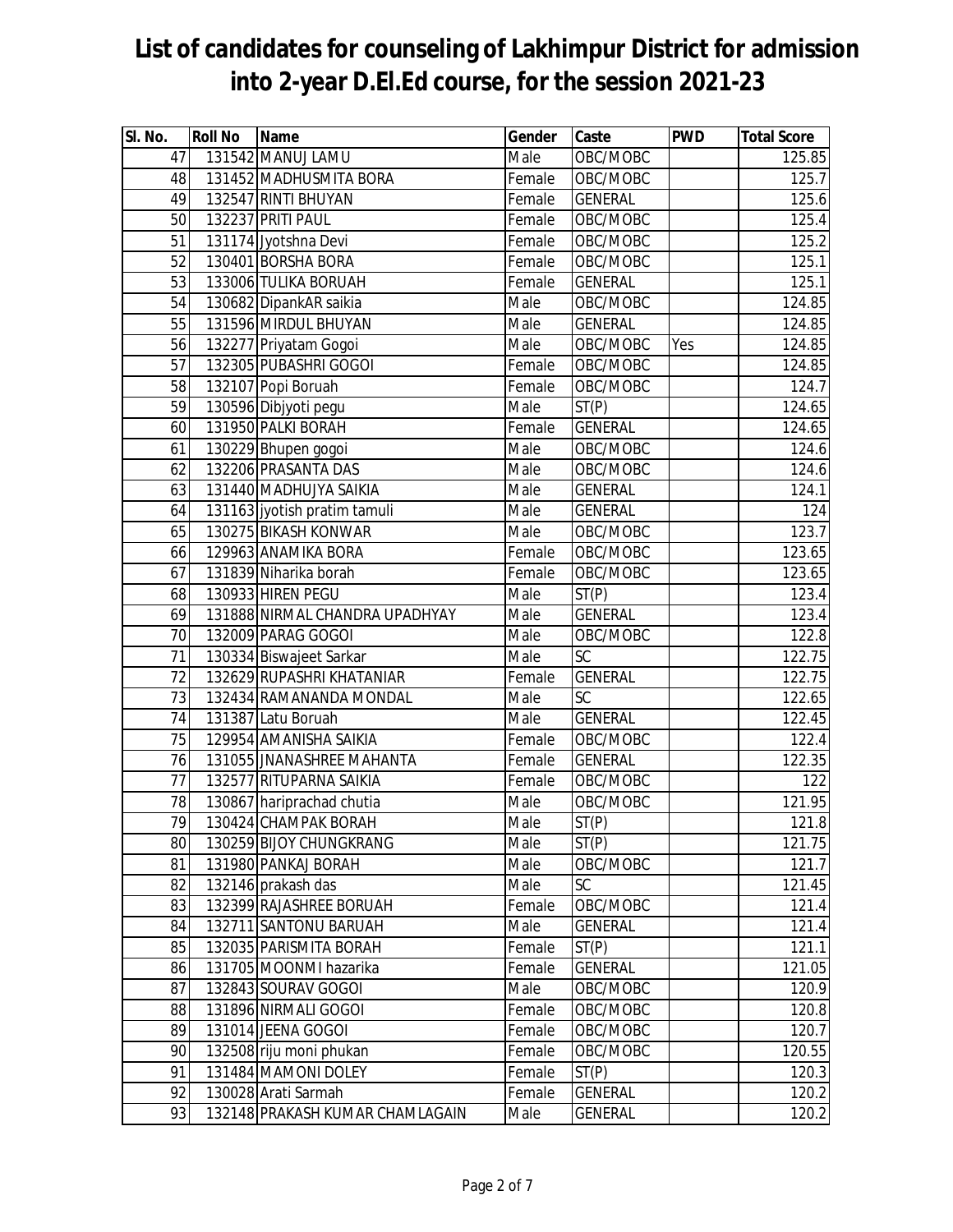| SI. No. | <b>Roll No</b> | Name                        | Gender | Caste          | <b>PWD</b> | <b>Total Score</b> |
|---------|----------------|-----------------------------|--------|----------------|------------|--------------------|
| 94      |                | 131152 JYOTIKA DEKA         | Female | <b>GENERAL</b> |            | 120.15             |
| 95      |                | 131697 MONUJ HAZARIKA       | Male   | OBC/MOBC       |            | 120.1              |
| 96      |                | 130242 BIDISHA BHARALI      | Female | <b>GENERAL</b> |            | 119.95             |
| 97      |                | 130119 Barnali Khataniar    | Female | OBC/MOBC       |            | 119.9              |
| 98      |                | 133039 UMESH ACHARJYA       | Male   | <b>GENERAL</b> |            | 119.8              |
| 99      |                | 131354 Lakhi Gogoi          | Female | OBC/MOBC       |            | 119.75             |
| 100     |                | 130104 bandita chekanidhara | Female | OBC/MOBC       |            | 119.7              |
| 101     |                | 130455 CHAYANIKA NEOG       | Female | <b>GENERAL</b> |            | 119.6              |
| 102     |                | 131561 MAYURI SAIKIA        | Female | OBC/MOBC       |            | 119.6              |
| 103     |                | 131804 Naren gogoi          | Male   | OBC/MOBC       |            | 119.6              |
| 104     |                | 132212 PRASHANTA CHUTIA     | Male   | OBC/MOBC       |            | 119.55             |
| 105     |                | 131897 NIRMITA BORUAH       | Female | <b>GENERAL</b> |            | 119.5              |
| 106     |                | 130510 debajit saikia       | Male   | <b>GENERAL</b> |            | 119.45             |
| 107     |                | 132661 SAMIRAN BARUAH       | Male   | OBC/MOBC       |            | 119.45             |
| 108     |                | 132802 Simanta borah        | Male   | OBC/MOBC       |            | 119.3              |
| 109     |                | 131608 MISS SILPA SAIKIA    | Female | <b>GENERAL</b> |            | 119.25             |
| 110     |                | 130598 Dibya jyoti boruah   | Male   | OBC/MOBC       |            | 119.2              |
| 111     |                | 131504 MANASH PRATIM GOHAIN | Male   | OBC/MOBC       |            | 119.2              |
| 112     |                | 132302 PUBALI BORAH         | Female | <b>GENERAL</b> |            | 119.15             |
| 113     |                | 131933 OMPRAKASH GHIMIRE    | Male   | <b>GENERAL</b> |            | 119.05             |
| 114     |                | 131374 LAKHYAHIRA DAS       | Female | <b>SC</b>      |            | 118.9              |
| 115     |                | 131575 MINAKSHI BORAH       | Female | OBC/MOBC       |            | 118.85             |
| 116     |                | 132387 Raj kumar mili       | Male   | ST(P)          |            | 118.75             |
| 117     |                | 130460 CHIMKI SAIKIA        | Female | OBC/MOBC       |            | 118.7              |
| 118     |                | 131309 krishna chetia       | Female | OBC/MOBC       |            | 118.7              |
| 119     |                | 131458 MAHANANDA BOSUMATARY | Male   | ST(P)          |            | 118.7              |
| 120     |                | 131583 MINALI DAS           | Female | <b>SC</b>      |            | 118.6              |
| 121     |                | 132362 QUEEN BORAH          | Female | OBC/MOBC       |            | 118.45             |
| 122     |                | 131134 JYOTI PRASAD BORAH   | Male   | SC             |            | 118.1              |
| 123     |                | 131064 JORNA SAIKIA         | Female | OBC/MOBC       |            | 117.9              |
| 124     |                | 132117 POPY RAJKHOWA        | Female | OBC/MOBC       |            | 117.8              |
| 125     |                | 132144 Prajwalika Borah     | Female | OBC/MOBC       |            | 117.7              |
| 126     |                | 129937 Akash saikia         | Male   | OBC/MOBC       |            | 117.6              |
| 127     |                | 132466 Rashmi Biswas        | Female | SC             |            | 117.5              |
| 128     |                | 132258 priyanka borah       | Female | OBC/MOBC       |            | 117.4              |
| 129     |                | 132467 RASHMI BORAH         | Female | OBC/MOBC       |            | 117.2              |
| 130     |                | 131253 karabika boruah      | Female | OBC/MOBC       |            | 117                |
| 131     |                | 132021 PARINITA SAIKIA      | Female | OBC/MOBC       |            | 117                |
| 132     |                | 130442 chandra handique     | Male   | OBC/MOBC       |            | 116.85             |
| 133     |                | 131993 Pankaj Pegu          | Male   | ST(P)          |            | 116.8              |
| 134     |                | 132195 PRANJIT CHETRY       | Male   | OBC/MOBC       |            | 116.4              |
| 135     |                | 132296 PROSTUTI GOGOI       | Female | OBC/MOBC       | Yes        | 116.4              |
| 136     |                | 130250 BIDYUT HAZARIKA      | Male   | SC             |            | 116.3              |
| 137     |                | 133042 UMESH GOGOI          | Male   | OBC/MOBC       |            | 116.15             |
| 138     |                | 130108 Baneswar Pegu        | Male   | ST(P)          |            | 116.1              |
| 139     |                | 130895 HIMA GOGOI           | Female | OBC/MOBC       |            | 115.85             |
| 140     |                | 130805 GITALI KONCH         | Female | OBC/MOBC       |            | 115.75             |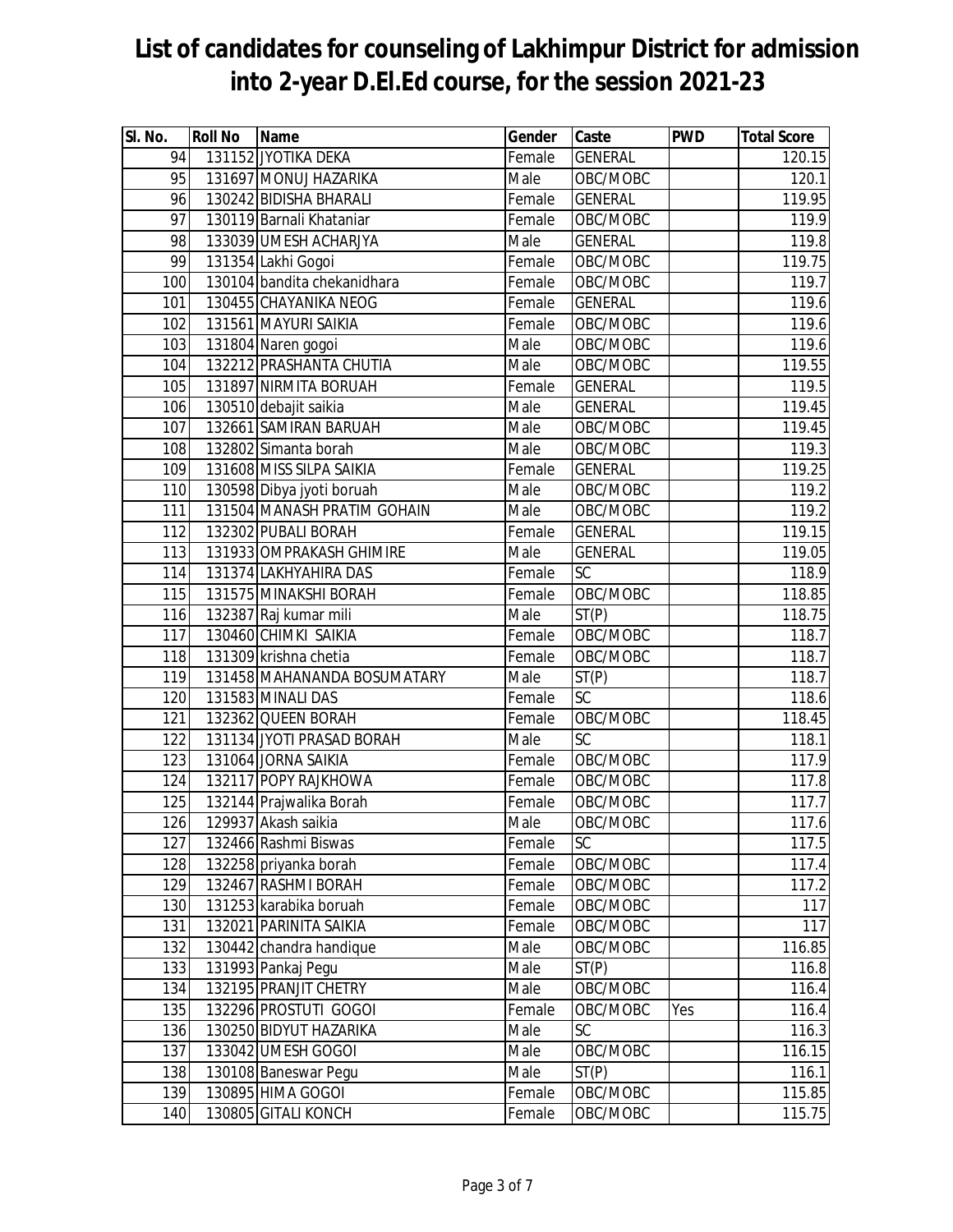| SI. No. | <b>Roll No</b> | Name                         | Gender                     | Caste              | <b>PWD</b> | <b>Total Score</b> |
|---------|----------------|------------------------------|----------------------------|--------------------|------------|--------------------|
| 141     |                | 132599 RUBI CHUTIA           | Female                     | OBC/MOBC           |            | 115.5              |
| 142     |                | 130536 DEEPA NEWAR           | Female                     | OBC/MOBC           |            | 115.25             |
| 143     |                | 130595 Dibakar pegu          | Male                       | $\overline{ST(P)}$ |            | 115.25             |
| 144     |                | 131041 Jintu doley           | Male                       | ST(P)              |            | 115.2              |
| 145     |                | 131417 LUCKYMONI BORAH       | Female                     | OBC/MOBC           |            | 115.15             |
| 146     |                | 131524 MANISHA SAIKIA        | Female                     | OBC/MOBC           |            | 115.15             |
| 147     |                | 131679 monisha dutta         | Female                     | OBC/MOBC           |            | 115.15             |
| 148     |                | 132879 Sumi Kherkatary       | Female                     | ST(P)              |            | 115.15             |
| 149     |                | 131913 NITUL DAS             | Male                       | <b>SC</b>          |            | 115                |
| 150     |                | 131030 Jimi borah            | Female                     | OBC/MOBC           |            | 114.95             |
| 151     |                | 132005 Papu pegu             | Male                       | ST(P)              |            | 114.85             |
| 152     |                | 132901 SUNIL PAYENG          | Male                       | ST(P)              |            | 114.75             |
| 153     |                | 131997 Papari Borah          | Female                     | OBC/MOBC           |            | 114.6              |
| 154     |                | 131951 PALLABEE BORAH        | Female                     | OBC/MOBC           |            | 114.45             |
| 155     |                | 132053 Pawan Pathori         | Male                       | ST(P)              |            | 114.45             |
| 156     |                | 131072 Joyshree gogoi        | Female                     | OBC/MOBC           |            | 114.2              |
| 157     |                | 131147 JYOTI TAYE            | $\overline{\mathsf{Male}}$ | ST(P)              |            | 114.1              |
| 158     |                | 131776 NABA KUMAR BORAH      | Male                       | OBC/MOBC           |            | 114.05             |
| 159     |                | 131071 JOYSHREE GOGOI        | Female                     | OBC/MOBC           |            | 113.8              |
| 160     |                | 130024 Apurba gogoi          | Male                       | OBC/MOBC           |            | 113.75             |
| 161     |                | 132409 RAJESH RAJKHOWA       | Male                       | OBC/MOBC           |            | 113.75             |
| 162     |                | 132058 Phulama thengal       | Female                     | ST(P)              |            | 113.4              |
| 163     |                | 130503 DEBAJIT BISWAS        | Male                       | <b>SC</b>          |            | 113.35             |
| 164     |                | 132114 popy boruah           | Female                     | OBC/MOBC           |            | 113.25             |
| 165     |                | 130428 chANDAN BORAH         | Male                       | OBC/MOBC           |            | 113.05             |
| 166     |                | 132234 PRITAM DAS            | Male                       | OBC/MOBC           |            | 113                |
| 167     |                | 130583 dharitry ligira       | Female                     | OBC/MOBC           |            | 112.95             |
| 168     |                | 132920 surajit gogoi         | Male                       | OBC/MOBC           |            | 112.95             |
| 169     |                | 132652 Sagarika Saikia       | Female                     | OBC/MOBC           |            | 112.8              |
| 170     |                | 130567 DEVAPRATIM BURAGOHAIN | Male                       | OBC/MOBC           |            | 112.75             |
| 171     |                | 131591 MINTU NATH            | Male                       | OBC/MOBC           |            | 112.7              |
| 172     |                | 131276 Khagen pegu           | Male                       | ST(P)              |            | 112.7              |
| 173     |                | 131656 MONALISHA PEGU        | Female                     | ST(P)              |            | 112.7              |
| 174     |                | 131183 kaberi gogoi          | Female                     | OBC/MOBC           |            | 112.55             |
| 175     |                | 130456 CHAYANIKA RAJKHOWA    | Female                     | SC                 |            | 112.55             |
| 176     |                | 132532 ringku das            | Female                     | SC                 |            | 112.5              |
| 177     |                | 132020 PARINI BORGOHAIN      | Female                     | OBC/MOBC           |            | 112.4              |
| 178     |                | 132051 PARTHA PROTIM PEGU    | Male                       | ST(P)              |            | 112.35             |
| 179     |                | 132725 SATYA RANJAN HAZARIKA | Male                       | OBC/MOBC           |            | 112.3              |
| 180     |                | 130627 Dimpee Hazarika       | Female                     | OBC/MOBC           |            | 112.25             |
| 181     |                | 130787 Geetarthi saikia      | Female                     | OBC/MOBC           |            | 112.25             |
| 182     |                | 131838 Nicholas ekka         | Male                       | OBC/MOBC           |            | 112.25             |
| 183     |                | 132301 PUBALI BORAH          | Female                     | OBC/MOBC           |            | 112.25             |
| 184     |                | 132957 tapuban das           | Male                       | SC                 |            | 112.25             |
| 185     |                | 132429 RAKTIM BORAH          | Male                       | OBC/MOBC           |            | 112.2              |
| 186     |                | 132544 RINKUMONI BORAH       | Female                     | OBC/MOBC           |            | 112.1              |
| 187     |                | 132095 POMPI GOGOI           | Female                     | OBC/MOBC           |            | 111.9              |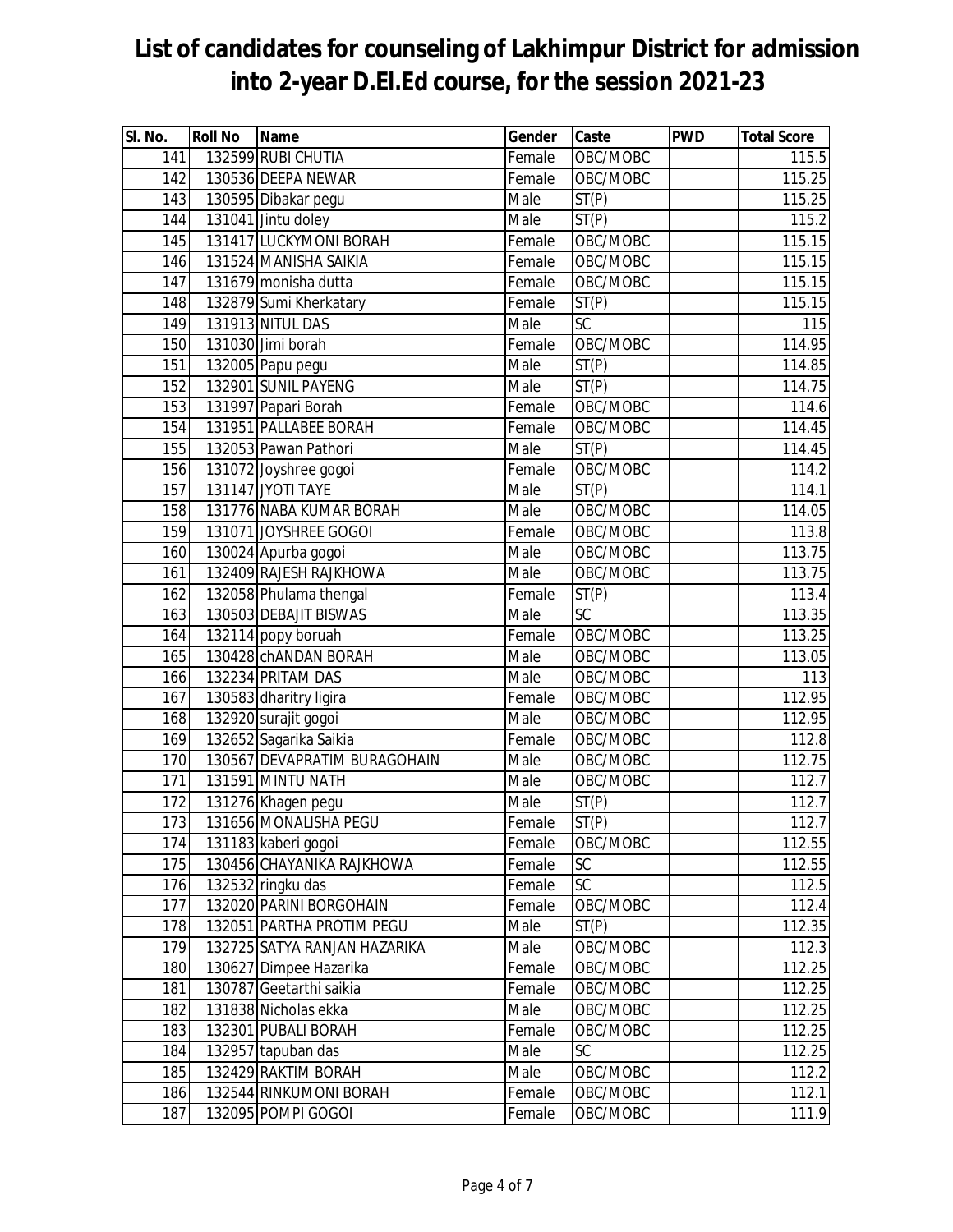| SI. No. | <b>Roll No</b> | Name                         | Gender | Caste           | <b>PWD</b> | <b>Total Score</b> |
|---------|----------------|------------------------------|--------|-----------------|------------|--------------------|
| 188     |                | 132267 PRIYANKA DUTTA        | Female | OBC/MOBC        |            | 111.9              |
| 189     |                | 132897 suneina konwar        | Female | OBC/MOBC        |            | 111.85             |
| 190     |                | 131151 JYOTIKA CHUTIA        | Female | OBC/MOBC        |            | 111.8              |
| 191     |                | 131998 PAPARI SENAPATI       | Female | OBC/MOBC        |            | 111.8              |
| 192     |                | 132539 RINKI GOGOI           | Female | OBC/MOBC        |            | 111.5              |
| 193     |                | 131663 Moni Kumar Doley      | Male   | ST(P)           |            | 111.5              |
| 194     |                | 129970 Ananta das            | Male   | <b>SC</b>       |            | 111.5              |
| 195     |                | 129996 ANKITA SUT            | Female | OBC/MOBC        |            | 111.4              |
| 196     |                | 130815 GITARANI BORAH        | Female | OBC/MOBC        |            | 111.4              |
| 197     |                | 131763 Munmee Dhekial phukan | Female | OBC/MOBC        |            | 111.4              |
| 198     |                | 133016 Tulika taid           | Female | ST(P)           |            | 111.4              |
| 199     |                | 132595 ROSHMI REKHA BORAH    | Female | <b>SC</b>       |            | 111.4              |
| 200     |                | 130874 HEMANTA DAS           | Male   | $\overline{SC}$ |            | 111.2              |
| 201     |                | 132550 ripun pegu            | Male   | ST(P)           |            | 111.15             |
| 202     |                | 131280 KHANARANJAN DAS       | Male   | SC              |            | 111.15             |
| 203     |                | 131801 NAMITA SWARNAKAR      | Female | $\overline{SC}$ |            | 111.1              |
| 204     |                | 130575 DHARANI TAID          | Male   | ST(P)           |            | 110.8              |
| 205     |                | 130052 ARUP PATHORI          | Male   | ST(P)           |            | 110.65             |
| 206     |                | 131808 Narottom doley        | Male   | ST(P)           |            | 110.55             |
| 207     |                | 131412 LUCKY KALITA          | Female | <b>GENERAL</b>  | Yes        | 107.25             |
| 208     |                | 131312 KRISHNA DAS           | Female | <b>SC</b>       | Yes        | 105.5              |
| 209     |                | 130916 hirak jyoti doley     | Male   | ST(P)           | Yes        | 104.2              |
| 210     |                | 131606 Miss Purabi Borah     | Female | <b>GENERAL</b>  | Yes        | 90.65              |
| 211     |                | 131688 MONJIT SAIKIA         | Male   | OBC/MOBC        | Yes        | 85.55              |

#### **SCIENCE**

|                 | 130496 DEBA MILI              | Male   | ST(P)          | 142.2  |
|-----------------|-------------------------------|--------|----------------|--------|
| 2               | 131759 MUKUNDA MURARI MAHANTA | Male   | <b>GENERAL</b> | 141.95 |
| 3               | 130407 BRISTIMONI CHETIA      | Female | OBC/MOBC       | 141.8  |
| 4               | 132325 PUJA UPADHYAY          | Female | <b>GENERAL</b> | 136.2  |
| 5               | 132177 pranjal das            | Male   | <b>SC</b>      | 135.4  |
| 6               | 131938 PADMABHUSHAN DUTTA     | Male   | <b>GENERAL</b> | 134.6  |
| 7               | 130389 Bonti saikia           | Female | <b>GENERAL</b> | 134.55 |
| 8               | 131588 MINTU BHUYAN           | Male   | <b>GENERAL</b> | 133.55 |
| 9               | 131704 Moon Basumatary        | Male   | ST(P)          | 133.15 |
| 10 <sup>1</sup> | 131449 MADHURJYA TAMULI       | Male   | <b>GENERAL</b> | 132.9  |
| 11              | 131982 PANKAJ boruah          | Male   | <b>GENERAL</b> | 132.85 |
| 12              | 131877 NIPON JYOTI DOLEY      | Male   | ST(P)          | 131.8  |
| 13              | 130270 BIKASH DAS             | Male   | <b>SC</b>      | 131.65 |
| 14              | 132475 Rashmi saikia          | Female | <b>GENERAL</b> | 131.45 |
| 15              | 130306 biplob dutta           | Male   | OBC/MOBC       | 131.35 |
| 16              | 130925 HIRANJYOTI BORAH       | Male   | OBC/MOBC       | 131.1  |
| 17              | 132063 Pinki borah            | Female | <b>GENERAL</b> | 129.85 |
| 18              | 130143 Bedanta Bora           | Male   | <b>GENERAL</b> | 129.65 |
| 19              | 130825 GOKUL GOGOI            | Male   | OBC/MOBC       | 129.25 |
| 20 <sup>1</sup> | 132549 RIPJYOTI PEGU          | Male   | ST(P)          | 129.25 |
| 21              | 132692 Sanjib das             | Male   | SC             | 129.1  |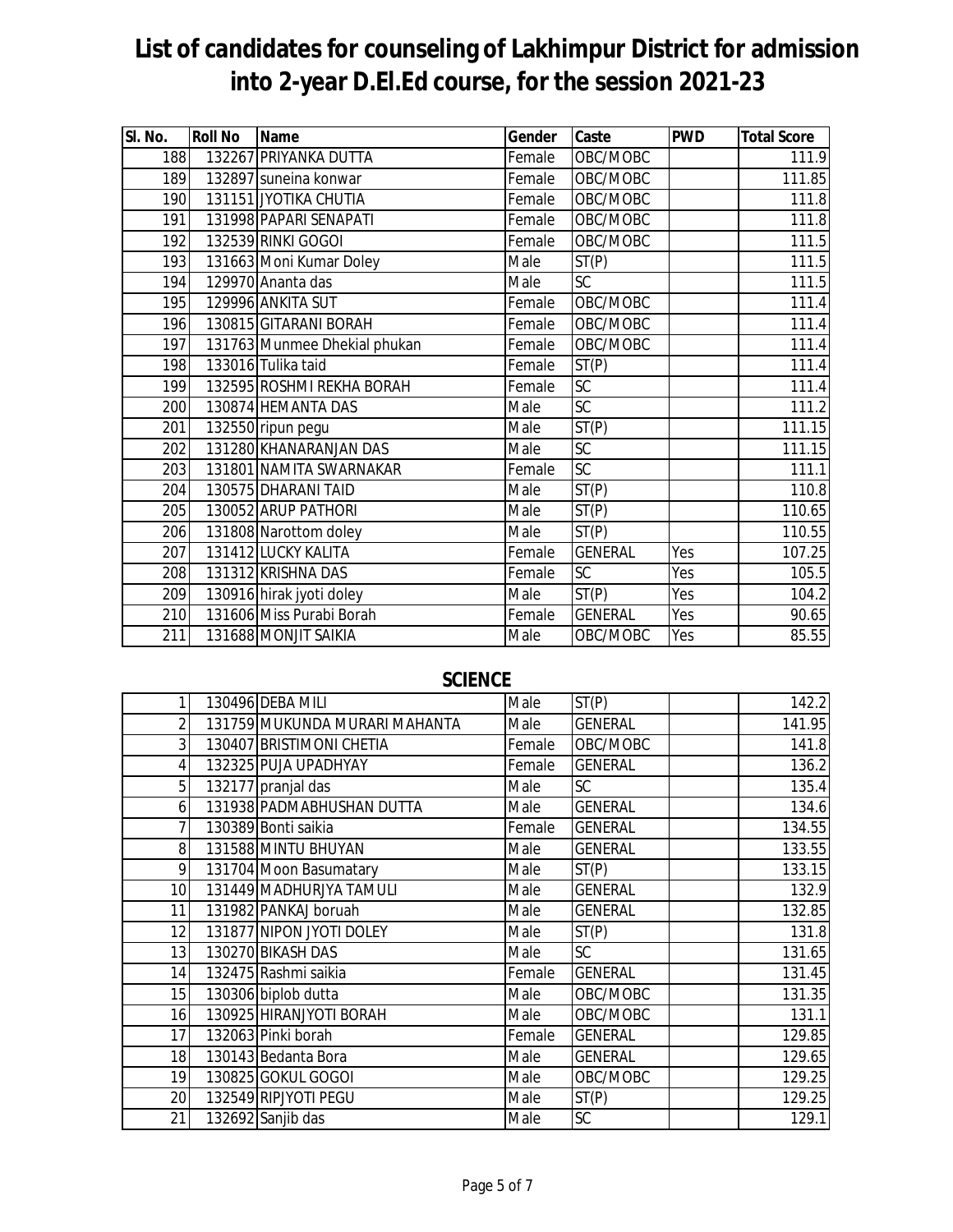| SI. No.         | <b>Roll No</b> | Name                            | Gender | Caste           | <b>PWD</b> | <b>Total Score</b> |
|-----------------|----------------|---------------------------------|--------|-----------------|------------|--------------------|
| 22              |                | 130829 GOLDSTAR PATIR           | Male   | ST(P)           |            | 129                |
| 23              |                | 130213 BHASKAR RAJKHOWA         | Male   | OBC/MOBC        |            | 128.85             |
| 24              |                | 131520 Manindra Pegu            | Male   | ST(P)           |            | 128.75             |
| 25              |                | 131640 MOMI DAS                 | Female | OBC/MOBC        |            | 128.35             |
| 26              |                | 130064 Atlantina Boruah         | Female | OBC/MOBC        |            | 127.9              |
| 27              |                | 130954 Jadumoni Borah           | Male   | OBC/MOBC        |            | 126.4              |
| 28              |                | 130396 BORNALI HAZARIKA         | Female | <b>GENERAL</b>  |            | 126.25             |
| 29              |                | 133001 TRISHNA NEWAR            | Female | OBC/MOBC        |            | 126.1              |
| 30              |                | 131986 Pankaj Dutta             | Male   | OBC/MOBC        |            | 125.85             |
| 31              |                | 130839 Gouri Sankar Borah       | Male   | OBC/MOBC        |            | 125.65             |
| 32              |                | 130303 BINUD MALAH              | Male   | SC              |            | 125.6              |
| 33              |                | 130860 Happy Dutta              | Female | OBC/MOBC        |            | 125.5              |
| $\overline{34}$ |                | 131754 MUKUL BORAH              | Male   | OBC/MOBC        |            | 125.1              |
| 35              |                | 133057 Utpal Bor gohain         | Male   | OBC/MOBC        |            | 124.65             |
| 36              |                | 130356 bitupan borgohain        | Male   | OBC/MOBC        |            | 124.4              |
| 37              |                | 132048 Partha Protim borah      | Male   | <b>GENERAL</b>  |            | 124.1              |
| 38              |                | 129969 ANANDA CHARAH            | Male   | ST(P)           |            | 123.75             |
| 39              |                | 132694 SANJIB DEURI             | Male   | ST(P)           |            | 123.75             |
| 40              |                | 131058 jogodish goyari          | Male   | ST(P)           |            | 123.7              |
| 41              |                | 130896 Himadri Deka             | Female | OBC/MOBC        |            | 123.45             |
| 42              |                | 132713 santosh chetia           | Male   | OBC/MOBC        |            | 123.45             |
| 43              |                | 130408 Bristisikha saikia       | Female | OBC/MOBC        |            | 123.2              |
| 44              |                | 133071 UTTARA GOGOI             | Female | OBC/MOBC        |            | 123.2              |
| 45              |                | 132190 PRANJAL PEGU             | Male   | ST(P)           |            | 123.05             |
| 46              |                | 130063 Asthajita das            | Female | $\overline{SC}$ |            | 123                |
| 47              |                | 132513 RIKRISHNA S BORAH        | Female | OBC/MOBC        |            | 122.6              |
| 48              |                | 129913 AFZALUR RAHMAN           | Male   | <b>GENERAL</b>  |            | 122.45             |
| 49              |                | 130614 Diganta Boruah           | Male   | OBC/MOBC        |            | 122.4              |
| 50              |                | 131482 Mallika saikia           | Female | OBC/MOBC        |            | 122.15             |
| 51              |                | 130960 JAGADISH DUTTA           | Male   | OBC/MOBC        |            | 122.05             |
| 52              |                | 130665 diPANKAR BORAH           | Male   | OBC/MOBC        |            | 121.85             |
| 53              |                | 131750 MUKESH NARAH             | Male   | ST(P)           |            | 121.55             |
| 54              |                | 132152 PRANAB BASUMATARY        | Male   | ST(P)           |            | 120.85             |
| 55              |                | 130605 Dibyajit Bharali         | Male   | OBC/MOBC        |            | 120.5              |
| 56              |                | 130847 Gunabhiram Patir         | Male   | ST(P)           |            | 120.4              |
| 57              |                | 131621 MITHUNDRA TAMULI         | Male   | OBC/MOBC        |            | 120.1              |
| 58              |                | 130591 DHRUBAJYOTI BORAH        | Male   | OBC/MOBC        |            | 120                |
| 59              |                | 130279 BIKASH TAMULI            | Male   | OBC/MOBC        |            | 119.9              |
| 60              |                | 130362 Bitupon Doley            | Male   | ST(P)           |            | 119.9              |
| 61              |                | 130773 Gakul Krishna Nath       | Male   | OBC/MOBC        |            | 119.75             |
| 62              |                | 130848 Gunabrat Saikia          | Male   | ST(P)           |            | 119.7              |
| 63              |                | 129957 Amlan Jyoti Borah        | Male   | OBC/MOBC        |            | 119.65             |
| 64              |                | 130467 CHINMOY DAS              | Male   | SC              |            | 119.35             |
| 65              |                | 130526 DEEMPI PEGU              | Female | ST(P)           |            | 118.85             |
| 66              |                | 130256 BIJIT GOGOI              | Male   | OBC/MOBC        |            | 118.7              |
| 67              |                | 130881 Hemanta Kumar Pegu       | Male   | ST(P)           |            | 118.7              |
| 68              |                | 129953 ALURAHN KOUSHIK HAZARIKA | Male   | $\mathsf{SC}$   |            | 118.65             |